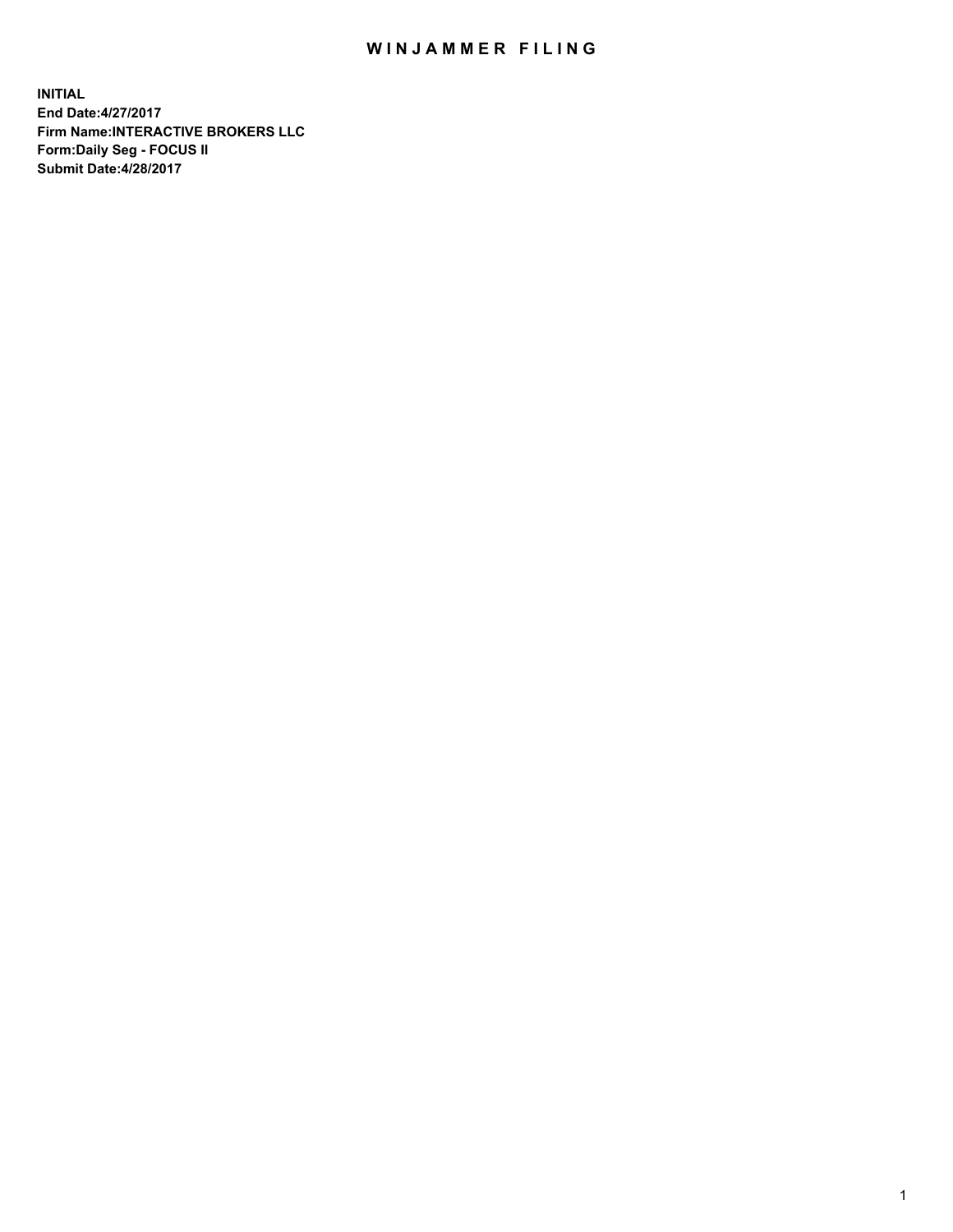## **INITIAL End Date:4/27/2017 Firm Name:INTERACTIVE BROKERS LLC Form:Daily Seg - FOCUS II Submit Date:4/28/2017 Daily Segregation - Cover Page**

| Name of Company<br><b>Contact Name</b><br><b>Contact Phone Number</b><br><b>Contact Email Address</b>                                                                                                                                                                                                                          | <b>INTERACTIVE BROKERS LLC</b><br><b>James Menicucci</b><br>203-618-8085<br>jmenicucci@interactivebrokers.c<br>om |
|--------------------------------------------------------------------------------------------------------------------------------------------------------------------------------------------------------------------------------------------------------------------------------------------------------------------------------|-------------------------------------------------------------------------------------------------------------------|
| FCM's Customer Segregated Funds Residual Interest Target (choose one):<br>a. Minimum dollar amount: ; or<br>b. Minimum percentage of customer segregated funds required:%; or<br>c. Dollar amount range between: and; or<br>d. Percentage range of customer segregated funds required between:% and%.                          | $\overline{\mathbf{0}}$<br>0<br>155,000,000 245,000,000<br>0 <sub>0</sub>                                         |
| FCM's Customer Secured Amount Funds Residual Interest Target (choose one):<br>a. Minimum dollar amount: ; or<br>b. Minimum percentage of customer secured funds required:%; or<br>c. Dollar amount range between: and; or<br>d. Percentage range of customer secured funds required between: % and %.                          | $\overline{\mathbf{0}}$<br>0<br>80,000,000 120,000,000<br>00                                                      |
| FCM's Cleared Swaps Customer Collateral Residual Interest Target (choose one):<br>a. Minimum dollar amount: ; or<br>b. Minimum percentage of cleared swaps customer collateral required:% ; or<br>c. Dollar amount range between: and; or<br>d. Percentage range of cleared swaps customer collateral required between:% and%. | $\overline{\mathbf{0}}$<br>$\overline{\mathbf{0}}$<br>0 <sub>0</sub><br><u>00</u>                                 |

Attach supporting documents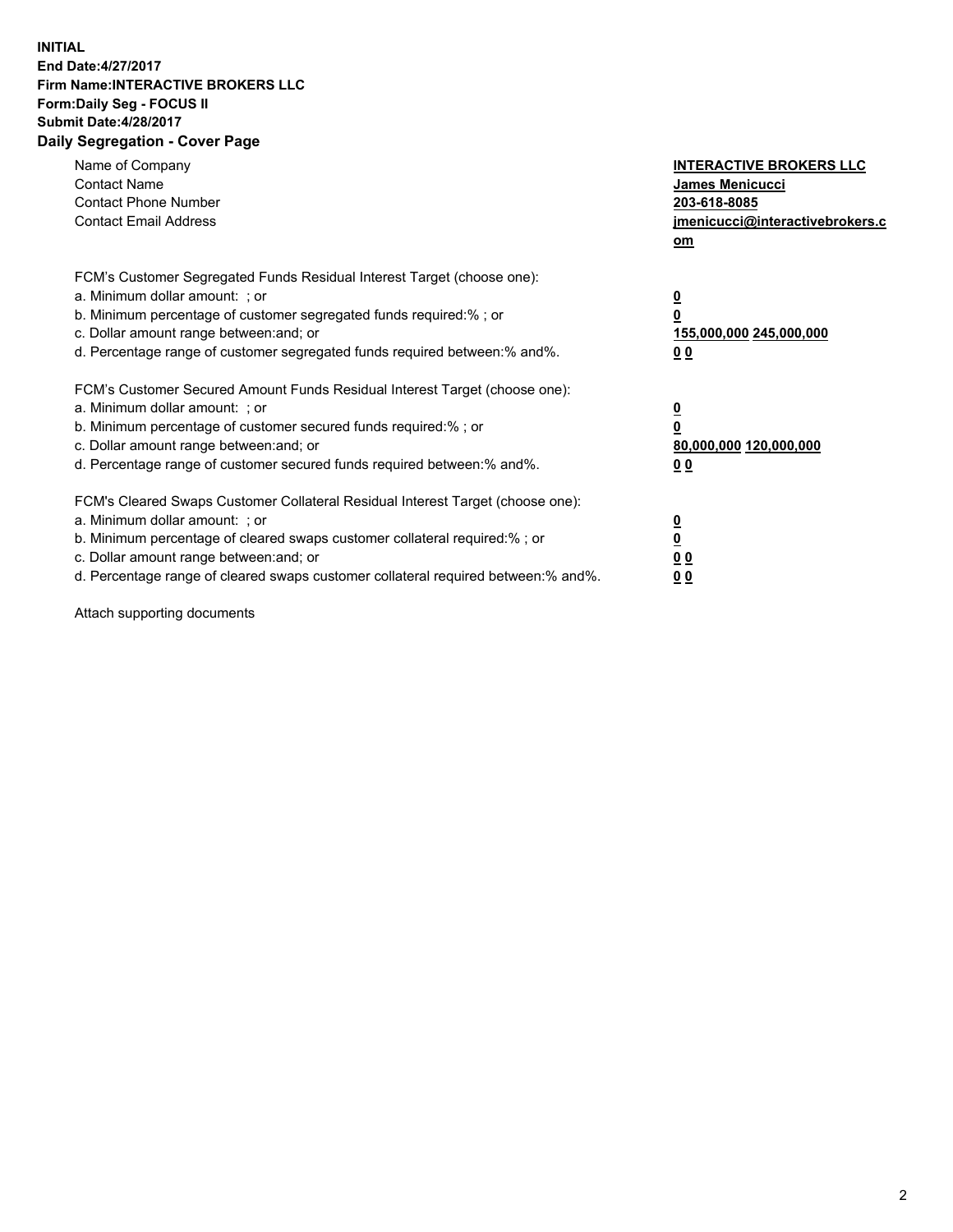## **INITIAL End Date:4/27/2017 Firm Name:INTERACTIVE BROKERS LLC Form:Daily Seg - FOCUS II Submit Date:4/28/2017 Daily Segregation - Secured Amounts**

|     | Foreign Futures and Foreign Options Secured Amounts                                         |                                  |
|-----|---------------------------------------------------------------------------------------------|----------------------------------|
|     | Amount required to be set aside pursuant to law, rule or regulation of a foreign            | $0$ [7305]                       |
|     | government or a rule of a self-regulatory organization authorized thereunder                |                                  |
| 1.  | Net ledger balance - Foreign Futures and Foreign Option Trading - All Customers             |                                  |
|     | A. Cash                                                                                     | 322,289,200 [7315]               |
|     | B. Securities (at market)                                                                   | $0$ [7317]                       |
| 2.  | Net unrealized profit (loss) in open futures contracts traded on a foreign board of trade   | -4,512,222 [7325]                |
| 3.  | Exchange traded options                                                                     |                                  |
|     |                                                                                             |                                  |
|     | a. Market value of open option contracts purchased on a foreign board of trade              | 48,668 [7335]                    |
|     | b. Market value of open contracts granted (sold) on a foreign board of trade                | -29,964 [7337]                   |
| 4.  | Net equity (deficit) (add lines 1.2. and 3.)                                                | 317,795,682 [7345]               |
| 5.  | Account liquidating to a deficit and account with a debit balances - gross amount           | 5,065 [7351]                     |
|     | Less: amount offset by customer owned securities                                            | 0 [7352] 5,065 [7354]            |
| 6.  | Amount required to be set aside as the secured amount - Net Liquidating Equity              | 317,800,747 [7355]               |
|     | Method (add lines 4 and 5)                                                                  |                                  |
| 7.  | Greater of amount required to be set aside pursuant to foreign jurisdiction (above) or line | 317,800,747 [7360]               |
|     | 6.                                                                                          |                                  |
|     | FUNDS DEPOSITED IN SEPARATE REGULATION 30.7 ACCOUNTS                                        |                                  |
| 1.  | Cash in banks                                                                               |                                  |
|     | A. Banks located in the United States                                                       | 8,074,375 [7500]                 |
|     | B. Other banks qualified under Regulation 30.7                                              | 0 [7520] 8,074,375 [7530]        |
| 2.  | Securities                                                                                  |                                  |
|     | A. In safekeeping with banks located in the United States                                   | 390,745,800 [7540]               |
|     | B. In safekeeping with other banks qualified under Regulation 30.7                          | 0 [7560] 390,745,800 [7570]      |
| 3.  | Equities with registered futures commission merchants                                       |                                  |
|     | A. Cash                                                                                     | $0$ [7580]                       |
|     | <b>B.</b> Securities                                                                        | $0$ [7590]                       |
|     | C. Unrealized gain (loss) on open futures contracts                                         | $0$ [7600]                       |
|     | D. Value of long option contracts                                                           | $0$ [7610]                       |
|     | E. Value of short option contracts                                                          | 0 [7615] 0 [7620]                |
| 4.  | Amounts held by clearing organizations of foreign boards of trade                           |                                  |
|     | A. Cash                                                                                     |                                  |
|     | <b>B.</b> Securities                                                                        | $0$ [7640]                       |
|     |                                                                                             | $0$ [7650]                       |
|     | C. Amount due to (from) clearing organization - daily variation                             | $0$ [7660]                       |
|     | D. Value of long option contracts                                                           | $0$ [7670]                       |
|     | E. Value of short option contracts                                                          | 0 [7675] 0 [7680]                |
| 5.  | Amounts held by members of foreign boards of trade                                          |                                  |
|     | A. Cash                                                                                     | 71,760,909 [7700]                |
|     | <b>B.</b> Securities                                                                        | $0$ [7710]                       |
|     | C. Unrealized gain (loss) on open futures contracts                                         | -3,989,064 [7720]                |
|     | D. Value of long option contracts                                                           | 48,668 [7730]                    |
|     | E. Value of short option contracts                                                          | -29,964 [7735] 67,790,549 [7740] |
| 6.  | Amounts with other depositories designated by a foreign board of trade                      | $0$ [7760]                       |
| 7.  | Segregated funds on hand                                                                    | $0$ [7765]                       |
| 8.  | Total funds in separate section 30.7 accounts                                               | 466,610,724 [7770]               |
| 9.  | Excess (deficiency) Set Aside for Secured Amount (subtract line 7 Secured Statement         | 148,809,977 [7380]               |
|     | Page 1 from Line 8)                                                                         |                                  |
| 10. | Management Target Amount for Excess funds in separate section 30.7 accounts                 | 80,000,000 [7780]                |
| 11. | Excess (deficiency) funds in separate 30.7 accounts over (under) Management Target          | 68,809,977 [7785]                |
|     |                                                                                             |                                  |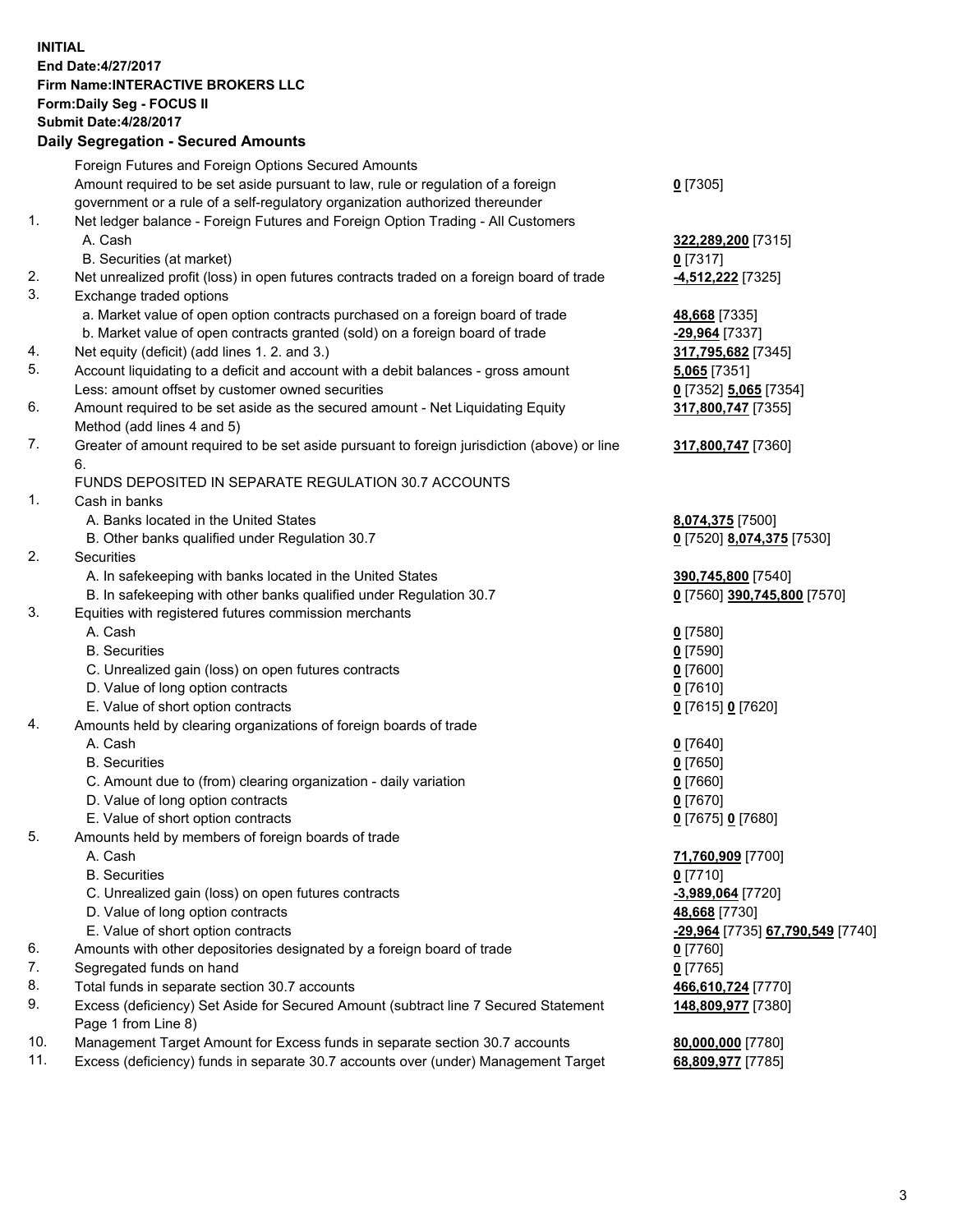**INITIAL End Date:4/27/2017 Firm Name:INTERACTIVE BROKERS LLC Form:Daily Seg - FOCUS II Submit Date:4/28/2017 Daily Segregation - Segregation Statement** SEGREGATION REQUIREMENTS(Section 4d(2) of the CEAct) 1. Net ledger balance A. Cash **3,486,118,398** [7010] B. Securities (at market) **0** [7020] 2. Net unrealized profit (loss) in open futures contracts traded on a contract market **-41,946,961** [7030] 3. Exchange traded options A. Add market value of open option contracts purchased on a contract market **101,918,475** [7032] B. Deduct market value of open option contracts granted (sold) on a contract market **-194,459,741** [7033] 4. Net equity (deficit) (add lines 1, 2 and 3) **3,351,630,171** [7040] 5. Accounts liquidating to a deficit and accounts with debit balances - gross amount **194,795** [7045] Less: amount offset by customer securities **0** [7047] **194,795** [7050] 6. Amount required to be segregated (add lines 4 and 5) **3,351,824,966** [7060] FUNDS IN SEGREGATED ACCOUNTS 7. Deposited in segregated funds bank accounts A. Cash **67,438,816** [7070] B. Securities representing investments of customers' funds (at market) **2,217,668,585** [7080] C. Securities held for particular customers or option customers in lieu of cash (at market) **0** [7090] 8. Margins on deposit with derivatives clearing organizations of contract markets A. Cash **18,559,400** [7100] B. Securities representing investments of customers' funds (at market) **1,328,744,221** [7110] C. Securities held for particular customers or option customers in lieu of cash (at market) **0** [7120] 9. Net settlement from (to) derivatives clearing organizations of contract markets **-7,569,749** [7130] 10. Exchange traded options A. Value of open long option contracts **101,889,028** [7132] B. Value of open short option contracts **-194,424,749** [7133] 11. Net equities with other FCMs A. Net liquidating equity **0** [7140] B. Securities representing investments of customers' funds (at market) **0** [7160] C. Securities held for particular customers or option customers in lieu of cash (at market) **0** [7170] 12. Segregated funds on hand **0** [7150] 13. Total amount in segregation (add lines 7 through 12) **3,532,305,552** [7180] 14. Excess (deficiency) funds in segregation (subtract line 6 from line 13) **180,480,586** [7190] 15. Management Target Amount for Excess funds in segregation **155,000,000** [7194] **25,480,586** [7198]

16. Excess (deficiency) funds in segregation over (under) Management Target Amount Excess